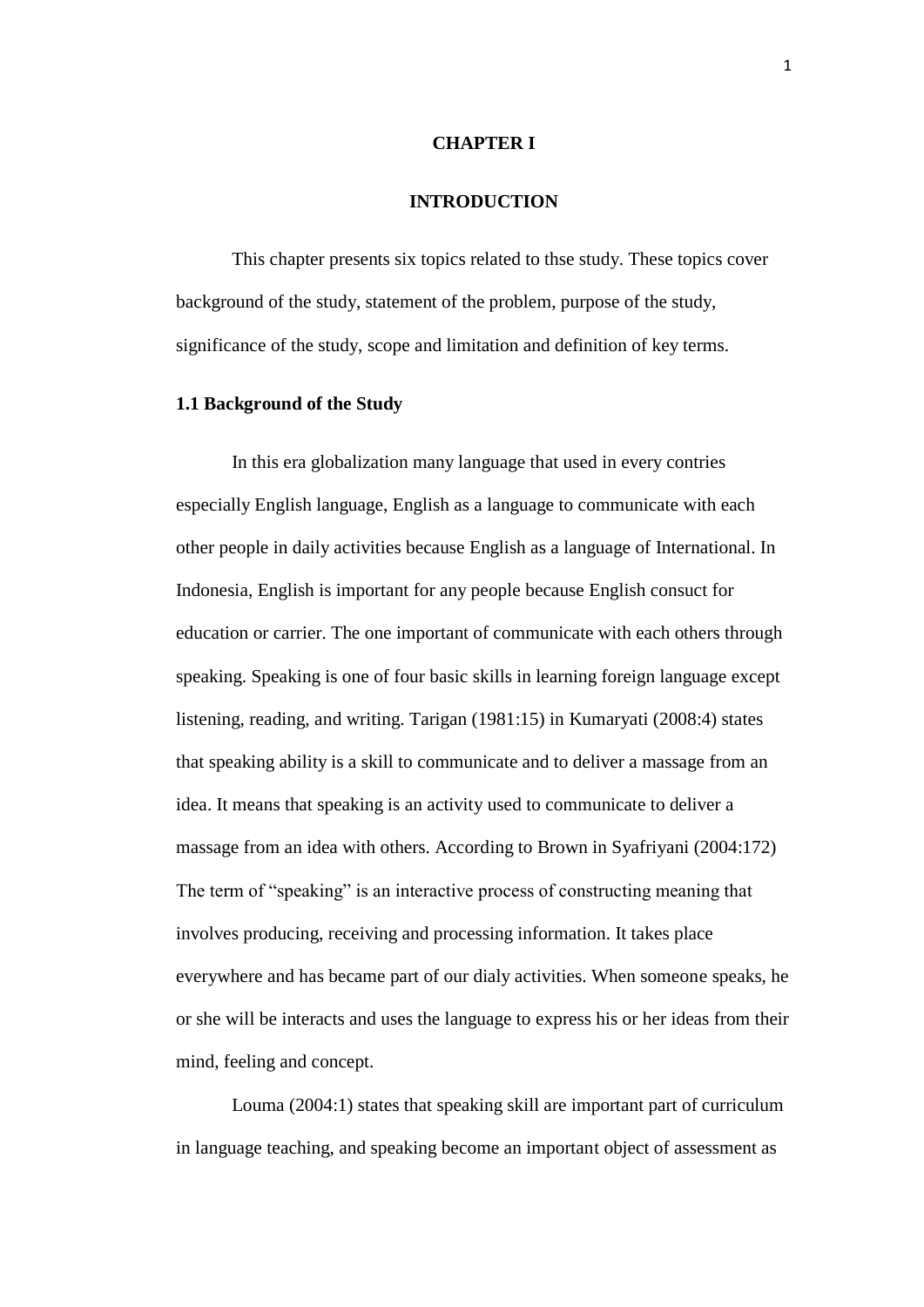well. It means that in language teaching learning process the teacher should improve students idea in speaking. There are six types of speaking, according to Brown (2000:271) Imitative, intensive, responsive, transactional, interpersonal, and extensive (monologue). However, in the real class, speaking activities do not work as expected because many factors of students from speaking learning in language teaching.According to Lestari in Prayogi (2000:27) the students are not able to communicate in English either orally or in written form although they have learned English for many years. However, Hetrakul (1995:1) says that the students have some problems in learning English especially in speaking. Such as the students are not confidence to speak English, they are afraid of making mistakes when they would to speak and sometimes they do not understand what they to say something.

In conveying and sharing ideas or opinions, it is good to understand the types of texts used by the writer. There are many kinds of text such as recount, procedure, report, explanation, descriptive, descriptive, news item, etc. Descriptive is one of the texts that must be learned by students in Senior High School. Descriptive is a kind of text which is frequently used in the daily life to tell the things, place or people. In addition, descriptive pattern is used to convey someone's experience in his or her life and tell something which is real like a describe the people arround them. Speaking descriptive could be easy because students describe based on their experience or their imagination, but some students still feel difficult in speaking a descriptive text.

There are some problems that often occur when students speak. For example they did not have idea what to speak when they began their speaking, 2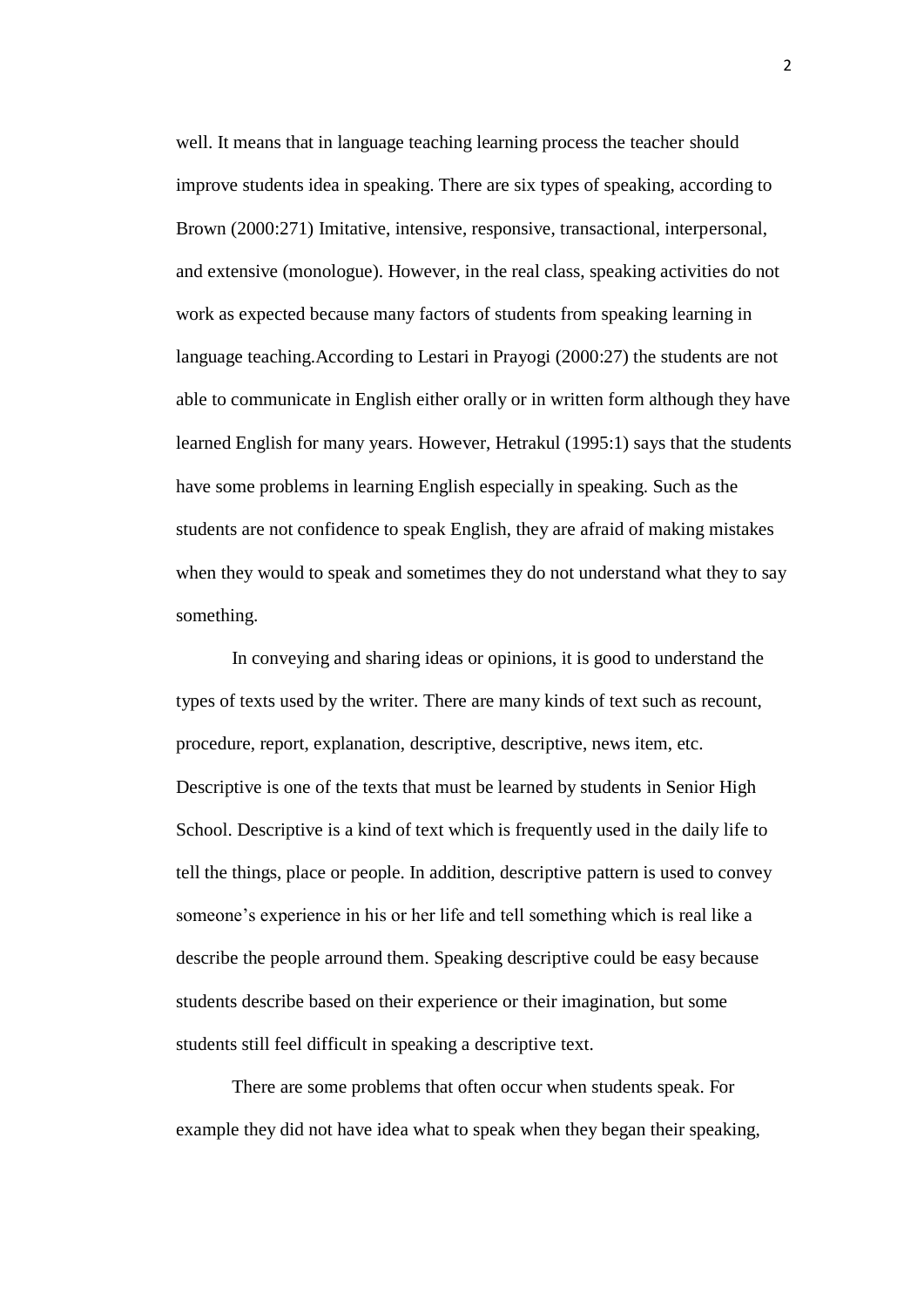they were confused to organize their ideas and did not have motivation to speak due to their limited range of vocabulary. Moreover, those problems really give bad effect toward students' speaking result. Some students get a score which is under the minimum requirements. Their score are under seventy.

Some students of senior high school have difficulty to express their ideas in speaking, such as the previous study conducted by Dina Syarifah Nasution (2013) this research has a title "Improving students` speaking skill of Descriptive Texts through Mind mapping at grade X-1 computer and network technic program (TKJ) of SMK N 1 Panyabungan". This research is mainly aimed to find out whether mind mapping can improve students in speaking skill through descriptive text. The design in this research is was classroom action research.They have problems that most of students got difficulties of using English in speaking activities especially in the describing objects orally based on the given topic description. This previous have similarity and different in the research, the similarities of the researcher research that the research uses Mind Mapping method and the different is that the researcher focuses on Senior High School at Eleventh grade in SMA YPI Darussalam Cerme. Therefore, the researcher have been interviewed the teacher and the teacher said that in this school the teacher did not teaching English using technique of Mind Mapping the teacher just teaching used traditional method, when she teach the students still less effective in the class and the students do not understand about the topic given by the teacher. So therefore, the researcher wants to research this technique to make the students more active with their ideas that to speak up in the class and enjoy when they learn English lessons with use Mind mapping strategy with the given more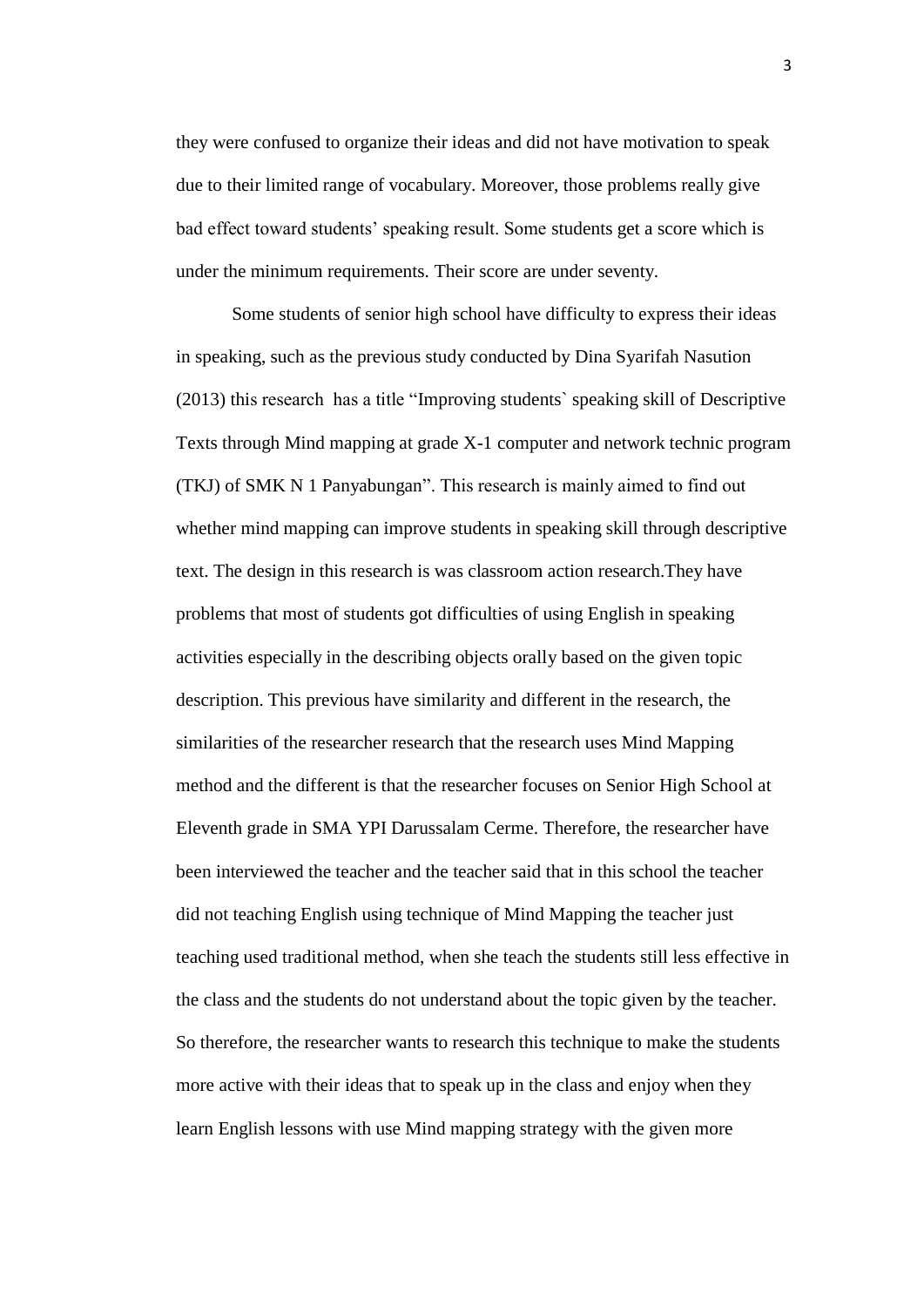treatment for students eleventh grade at SMA YPI Darussalam Cerme.

In this case above, the students must study hard to master it and the teacher should create a good ambience, positive classroom environtment and the teacher must create the situation that can convince real communication. Teaching learning process in the class should not only happen between teacher and students but also between students. Teachers should think of a technique which appropriates with types' of students. To reach good atmosphere, improve their skill, and make the students interest in the lesson, many activities could be used. One of them is mind mapping for descriptive texts. It was considered as an effective technique in learning and teaching process, because the students could learn English more excitedly by creating mind mapping to speaking descriptive texts. It could help them to understand the lesson and memorize new vocabulary more easily. It is appropriate method to give student speaking habit (Suprijono, 2010:109).

Buzan (2005) says that mind mapping is an extremely effective method of taking notes. Mind maps show not only facts, but also the overall structure of a subject and relative importance of individual part of it. The teachers' assumption that using mind mapping technique also could reduce the less confidence of the students and also made easy to remember and recall descriptive text parts, because the students still could use their mind mapping notes when they should practice the material of descriptive text in front of the class. He also states that mind mapping makes the students have a good imagination if they remembered something that full of colors and made the students more creative, and the students are not only easy to remember the description, but they can also learn the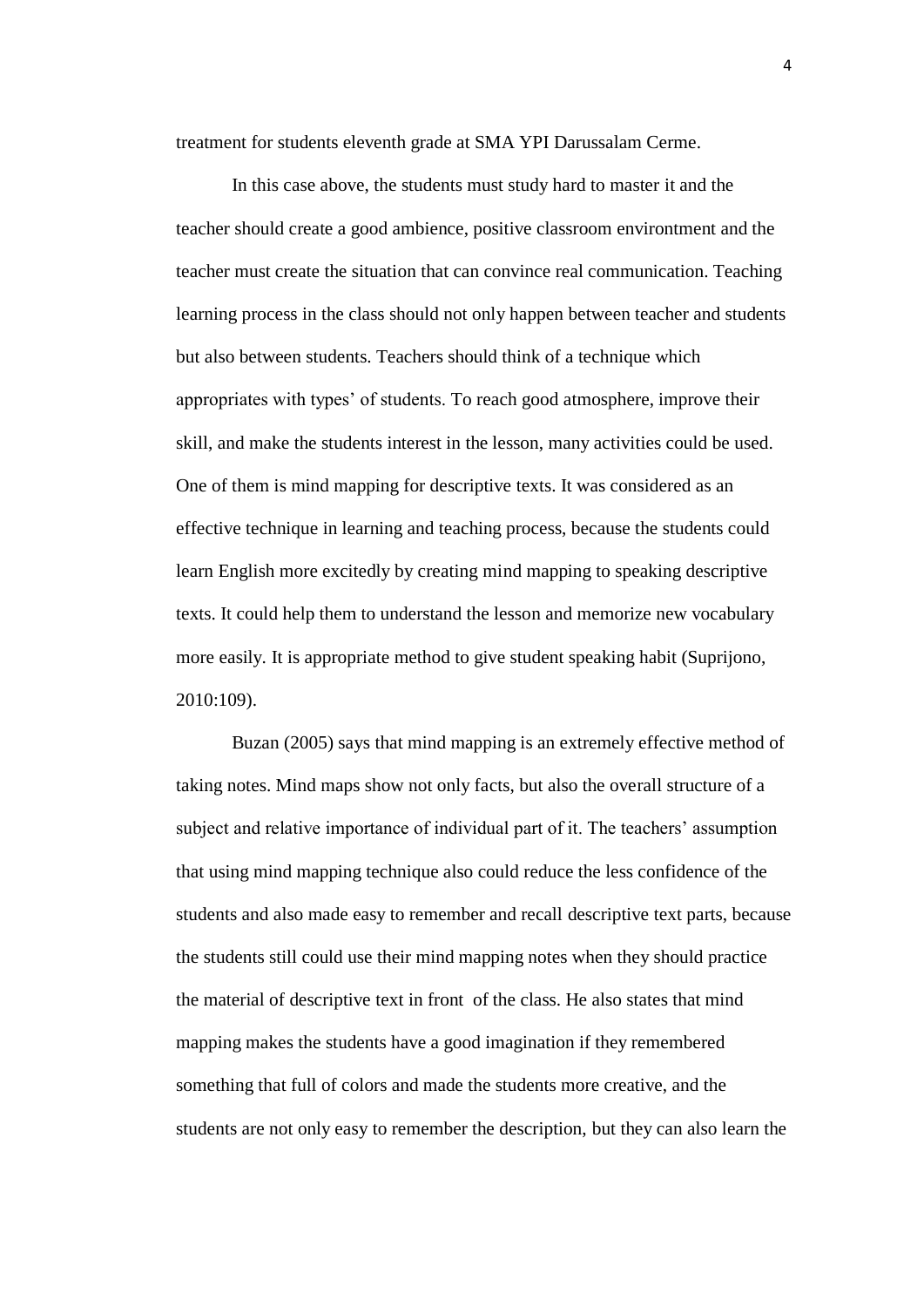visual image of the charracteristic. Besides, the students will be easy to remember something by using their own color, symbol, picture, and key words in their mind mapping, and if the students had their own mind mapping it will be easy to the learners to recall their memory when they needed. By using mind mapping, the students are not only can recall their memory but also can learn visual memory. The students can recall their memory and visual memory easily if the use mind mapping. It is supported by buttress and colanders (2010) that visual memory is the ability to recall information that has been presented visually. This method creates an ideal condition because teacher explains the materials by fun learning activities in classes. Furthermore, there are feedback and interaction between teacher and the students. Thus, the goals of education are easy to be reach.

Based on the problem above, the researcher wants to a research entitled: The Effect of Using Mind Mapping toward the Students Idea in Speaking Descriptive Text for Eleventh Grade Senior High School of YPI Darussalam Cerme.

#### **1.2 Statement of the Problem**

As stated in the background, the researcher finds the problem to be solved as follows;

1. Is there any significant effect of using mind mapping toward the students idea in speaking Descriptive text for eleventh grade in first semester at SMA YPI Darussalam Cerme?

## **1.3 Purpose of the Study**

In this research, the researcher has some purpose according to the statement of the problem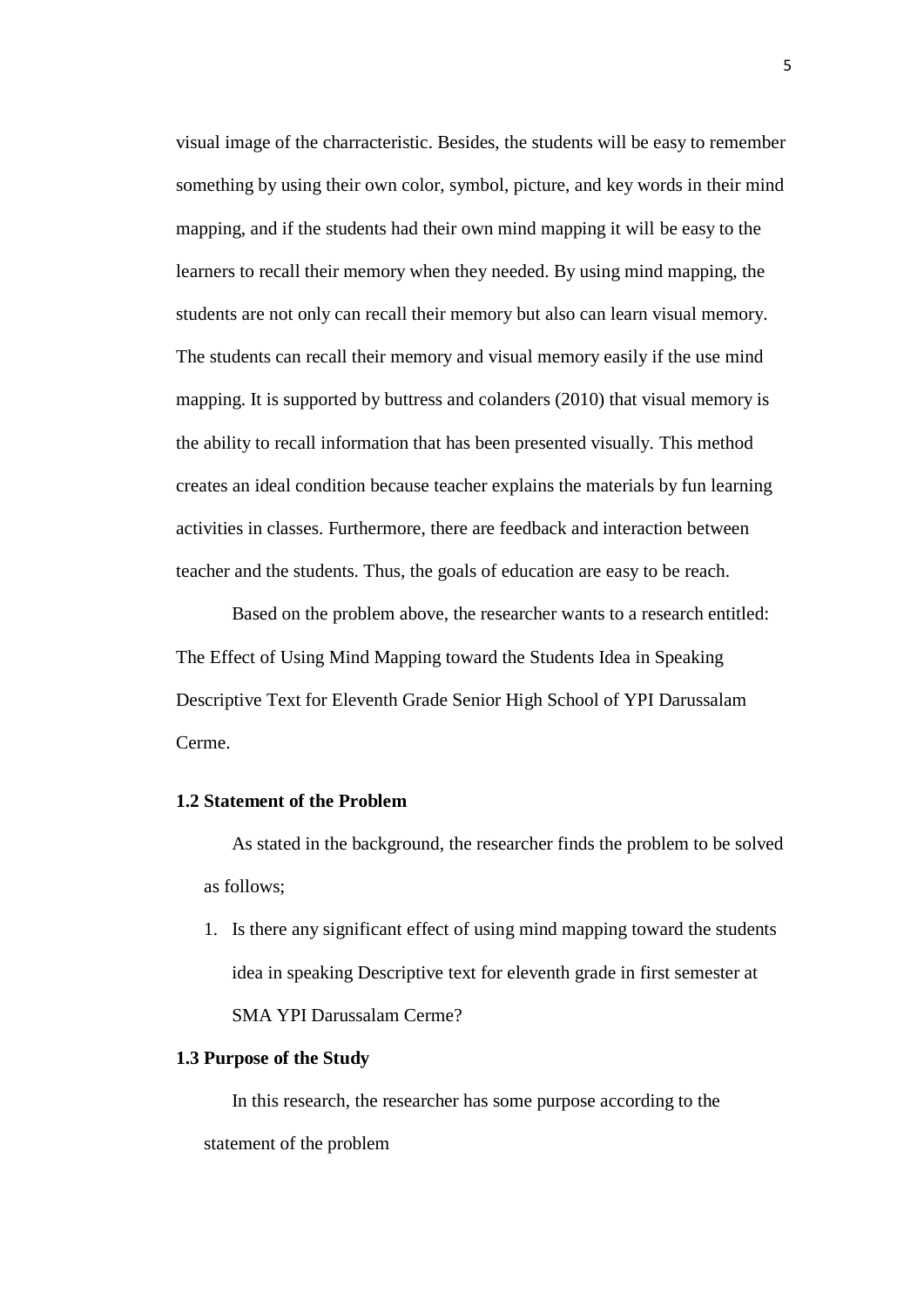1. The purpose of this study is to know the significant effect of using mind mapping toward the students idea in speaking Descriptive text for eleventh grade in first semester at SMA YPI Darussalam Cerme.

# **1.4 Significance of the Study**

From the explanation above, the researcher can get advantages from this study, the advantages is theoretically and practically.

- 1.4.1 Theoretical Significance
	- 1. For other researchers, hopefully, this research can give a contribution to other researchers related to English teaching to increase speaking idea for the Senior High School which has the same major in other school. This research hopefully can be a reference to their research.
- 1.4.2 Practical Significance
	- 1. For the students, they will get an enjoyable situation and fun learning activities through Mind mapping strategy.
	- 2. For the teacher, Mind Mappping strategy enriches teacher's technique to teach speaking in the classroom. So, teacher expands the ability to create innovation, effective strategies, and interesting teaching.
	- 3. For the researcher, this research adds the researcher's knowledge and experience in teaching speaking idea especially in applying mind mapping strategy.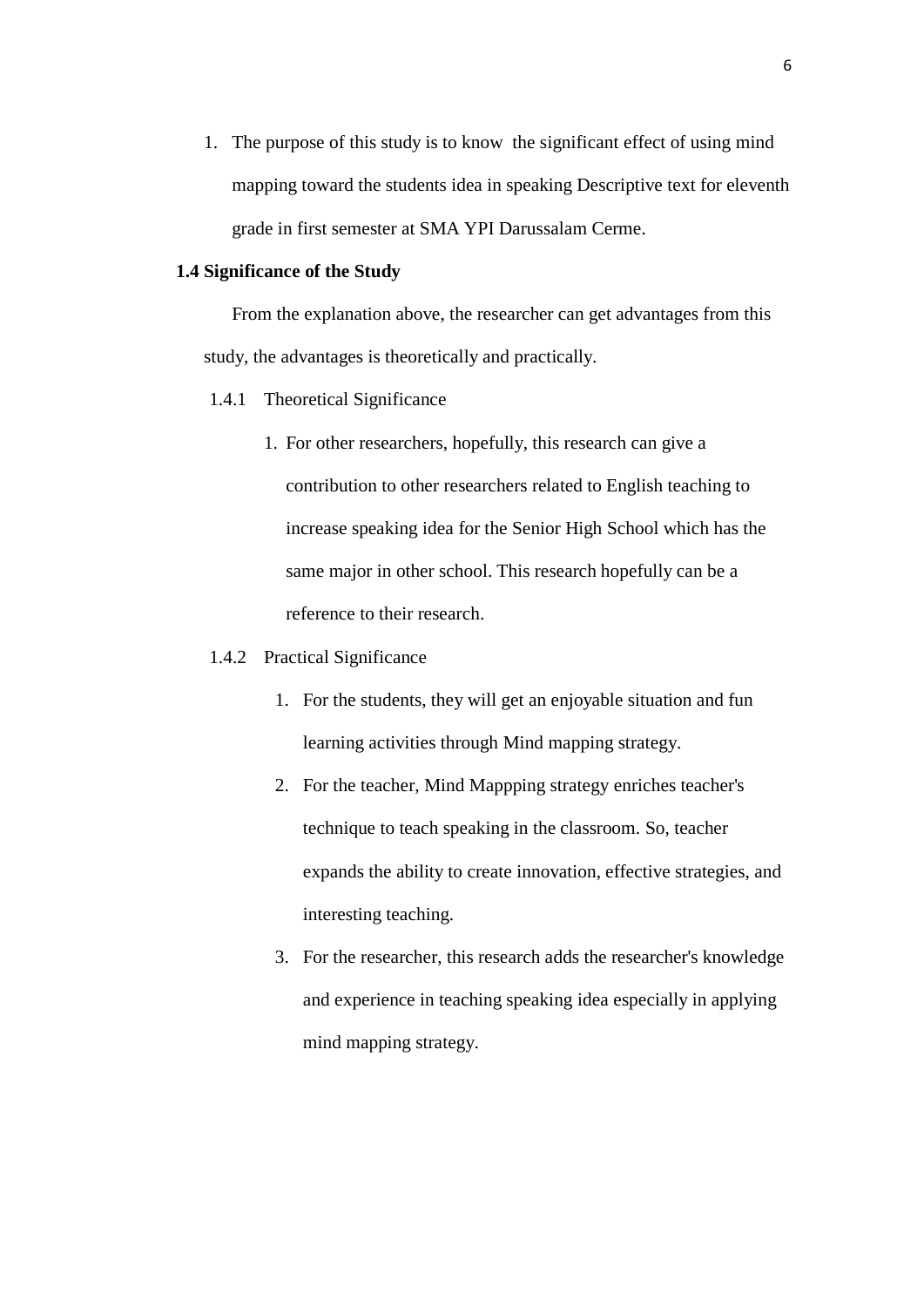### **1.5 Scope and Limitation**

The target of research was to investigate the effect of students speaking achievement through Mind mapping strategy. Properly, students speaking idea for eleventh grade at SMA YPI Darussalam Cerme. Furthermore, this research focused on students idea. Where the scope and limitation of the research were limited to the subject and object research.

1. Subject

The subject of the research was limited for eleventh grade in first semester at SMA YPI Darussalam Cerme.

2. Object

The research of object was limited on the students speaking idea in descriprive text, the researcher using descriptive text because in the syllabus of eleventh grade have some topic actually descriptive text so the researcher choose descriptive text and it is appropriate with the strategy through Mind mapping strategy for eleventh grade in first semester at SMA YPI Darussalam Cerme.

## **1.6 Hypothesis**

Based on the problem presented above, the hypothesis is formulated as follow:

There is a significant effect of using Mind mapping strategy toward students speaking idea in descriptive text for eleventh grade at SMA YPI Darussalam Cerme